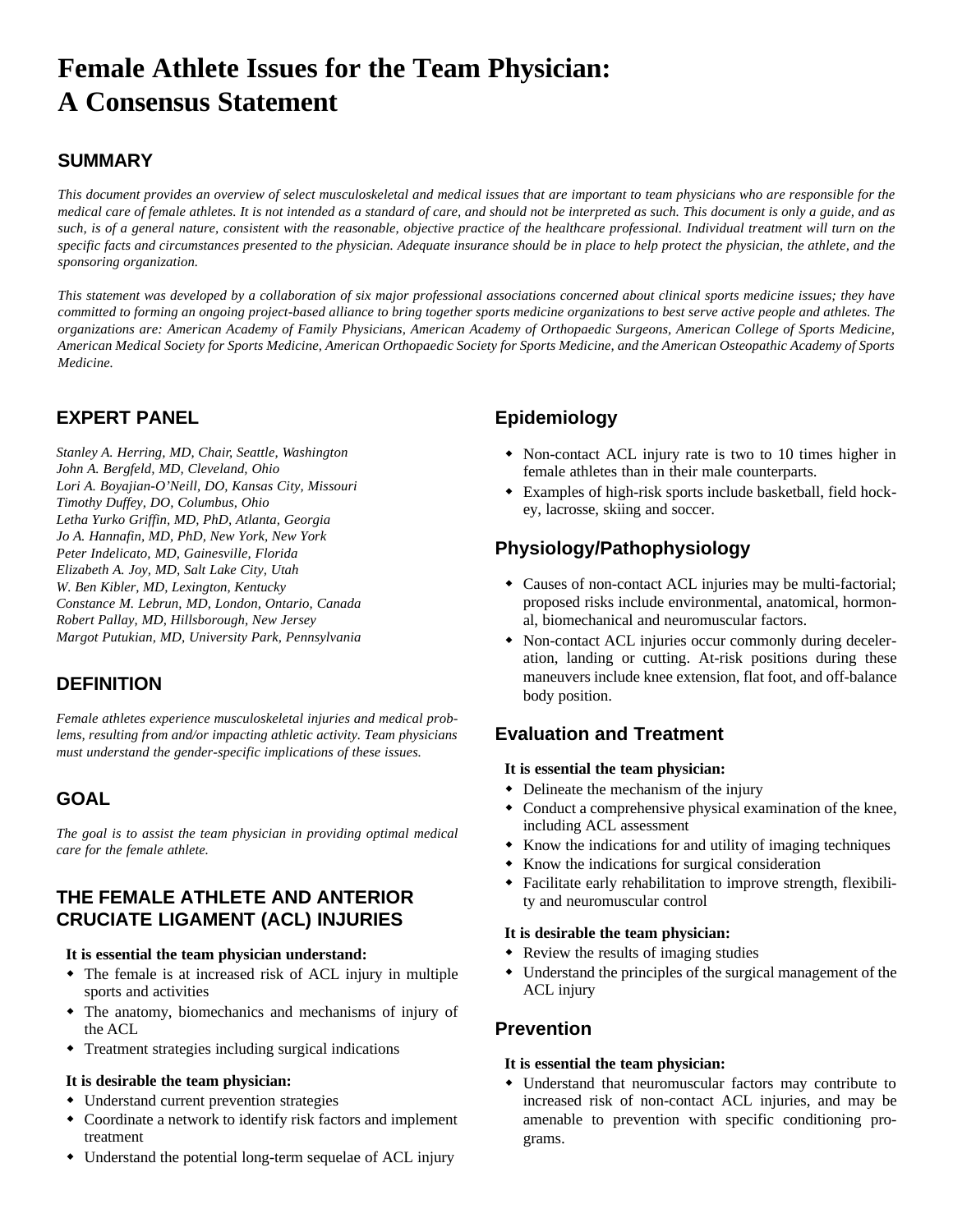$\bullet$  Recognize that conditioning programs may need to be gender specific (see "The Team Physician and Conditioning of Athletes for Sports – A Consensus Statement" [2001])

#### **It is desirable the team physician:**

- Identify proposed risk factors during the pre-participation evaluation
- $\bullet$  Coordinate a prevention program
- w Educate athletes, parents, coaches and other healthcare providers, including information about at-risk positions and game situations that are associated with ACL injury

# **THE FEMALE ATHLETE AND THE PATELLOFEMORAL JOINT**

### **It is essential the team physician understand:**

- $\bullet$  The anatomy and biomechanics of the patellofemoral joint
- $\bullet$  The mechanisms of patellofemoral pain and dysfunction

# **It is desirable the team physician:**

- Coordinate the evaluation and treatment of athletes with patellofemoral problems
- Understand the potential long-term sequelae of patellofemoral pain and dysfunction

# **Epidemiology**

- Patellofemoral problems occur frequently in female athletes.
- w Patellofemoral pain and dysfunction result from macro-trauma and micro-trauma.

# **Physiology/Pathophysiology**

- Normal patellofemoral mechanics involve a balance between bone alignment, articular cartilage, soft tissue (ligaments, muscles, tendons, fascia) and coordinated neuromuscular activation.
- w Patellofemoral pain and dysfunction are multi-factorial, including malalignment, articular cartilage lesions, instability, soft tissue factors and psychosocial issues.
- Patellofemoral pain may occur in what appears to be a normal knee joint.
- Risk factors include:
	- o Static and/or dynamic malalignment of the pelvis, hip, knee, ankle and foot
	- o Muscle weakness and/or imbalance and inflexibility
	- o Altered patellar position and/or morphology
	- o Trauma, overuse and/or training errors

# **Evaluation and Treatment**

# **It is essential the team physician:**

- $\bullet$  Delineate key points relating to the history of the patellofemoral problem
- Conduct a specific examination for the patellofemoral problem
- $\bullet$  Know the indications for and utility of imaging techniques

• Understand non-operative management of patellofemoral problems, including patient education, activity modification, rehabilitation, bracing, orthoses and medications

# **It is desirable the team physician:**

- Review the results of imaging studies
- $\bullet$  Understand the principles of and indications for surgical management

# **Prevention**

#### **It is essential the team physician:**

• Know the risk factors for patellofemoral problems

### **It is desirable the team physician:**

- $\bullet$  Identify risk factors during the pre-participation evaluation
- Implement a screening program for risk factors
- w Educate athletes, parents, coaches, administrators and healthcare providers

# **THE FEMALE ATHLETE AND SHOULDER CONDITIONS**

# **It is essential the team physician understand:**

- The anatomy and biomechanics of the shoulder
- $\bullet$  The mechanisms of shoulder injury and dysfunction

### **It is desirable the team physician:**

- $\bullet$  Recognize that shoulder conditions may result from strength and flexibility imbalances or injuries elsewhere in the body
- $\bullet$  Identify risk factors associated with shoulder conditions
- Coordinate the evaluation and treatment of shoulder conditions

# **Epidemiology**

- Examples of high-risk sports include diving, gymnastics, swimming, tennis, throwing sports and volleyball.
- Shoulder conditions result from macro-trauma and microtrauma.

# **Physiology/Pathophysiology**

- $\bullet$  The integration of coordinated neuromuscular activation, capsular/ligament stiffness, and glenohumeral and scapulothoracic positioning is key to shoulder function.
- The female athlete's shoulder is at-risk for injury due to increased biomechanical load, resulting from specific risk factors, including:
	- o Increased joint laxity (translation)
	- o Increased muscle and joint flexibility (range of motion)
	- o Decreased upper-body strength and poor posture
	- o Acquired internal rotation deficits

# **Evaluation and Treatment**

### **It is essential the team physician:**

• Delineate key points relating to the history of the shoulder condition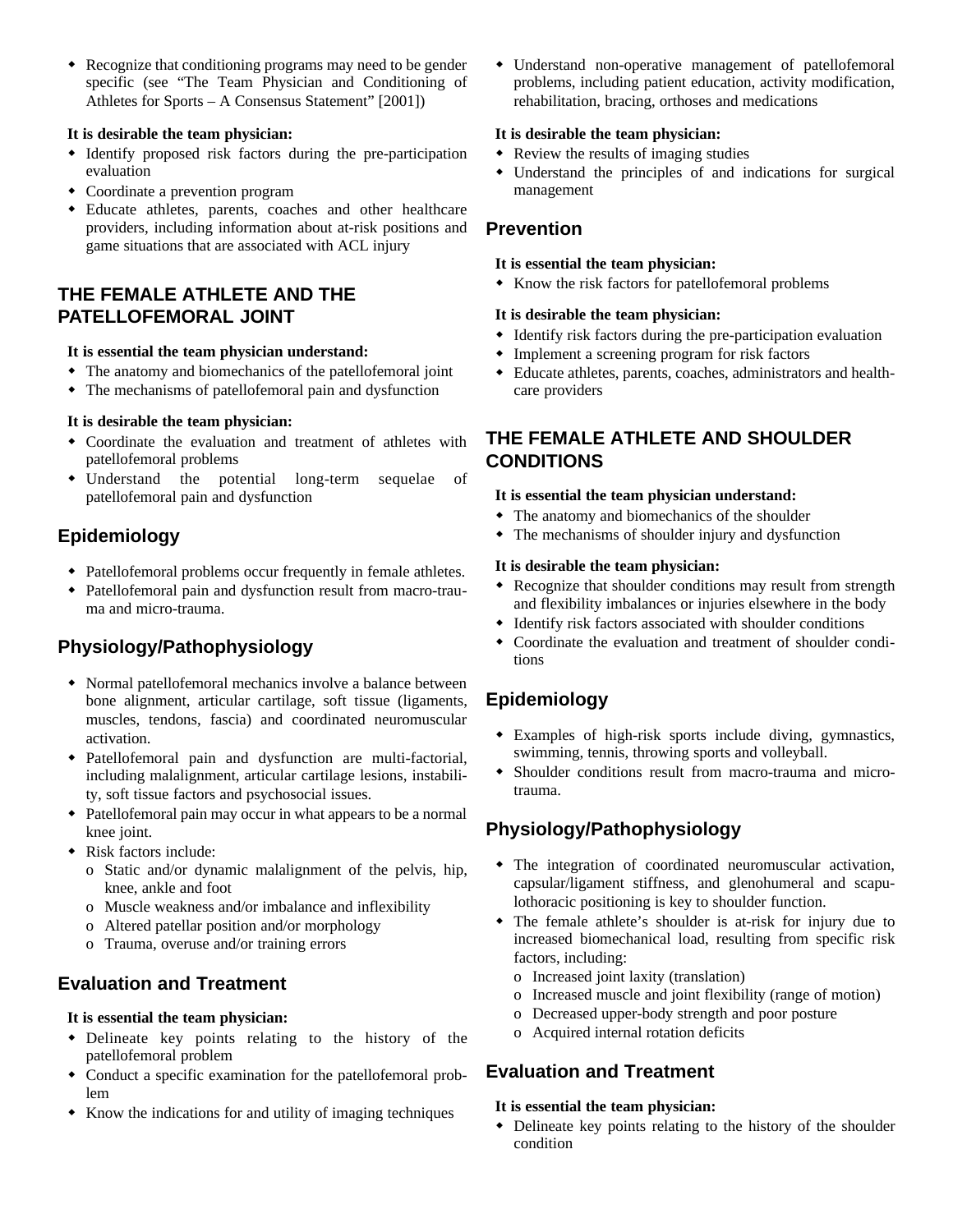- Conduct a comprehensive examination for the shoulder condition, including assessment of range of motion, instability, rotator cuff pathology, and scapular dysfunction
- Know the indications and utility of imaging techniques
- $\bullet$  Understand the principles of shoulder rehabilitation

#### **It is desirable the team physician:**

- $\bullet$  Evaluate strength and flexibility imbalances or injuries elsewhere in the body which may contribute to shoulder conditions
- Review the results of imaging studies
- $\bullet$  Understand the principles of and indications for surgical management

### **Prevention**

#### **It is essential the team physician:**

• Know the risk factors for shoulder conditions

#### **It is desirable the team physician:**

- Identify risk factors during the pre-participation evaluation
- $\bullet$  Implement a screening program for risk factors
- w Educate athletes, parents, coaches, administrators and healthcare providers

# **THE FEMALE ATHLETE AND STRESS FRACTURES**

#### **It is essential the team physician understand:**

- w A stress fracture in a female athlete can be an isolated injury, or may indicate underlying medical and psychosocial problems. Therefore, evaluation and treatment must take into account the etiology of the stress fracture.
- Certain stress fractures are at high-risk for complications and long-term sequelae.

#### **It is desirable the team physician:**

Coordinate, when necessary, multi-disciplinary evaluation and treatment

# **Epidemiology**

- Stress fractures occur frequently in female athletes.
- Some studies suggest a higher incidence of stress fractures in females, but there is little evidence to support a gender difference in stress fractures among trained athletes.
- w Common anatomical areas include the foot, tibia, fibula, femur and pelvis.

# **Physiology/Pathophysiology**

- Stress fractures occur when bone is subjected to repetitive loads beyond its physiologic capacity.
- w An imbalance between bone resorption and deposition creates bone that may not withstand repetitive loads.
- Risk factors associated with stress fractures include:
	- o Extrinsic factors (exercise [type, volume and intensity], footwear)
	- o Intrinsic musculoskeletal factors (muscle strength and balance, limb alignment)

o Medical factors (osteopenia, osteoporosis, menstrual dysfunction, poor nutrition, disordered eating and other psychosocial issues)

# **Evaluation and Treatment**

#### **It is essential the team physician:**

- Delineate key points relating to the history of the stress fracture
- Conduct a specific physical examination pertinent to the suspected stress fracture
- Identify potential underlying risk factors
- Know the indications for and utility of imaging techniques
- Identify stress fractures at high-risk of complication and long-term sequelae
- $\bullet$  Know the indications for surgical consideration
- Understand non-operative management and rehabilitation

#### **It is desirable the team physician:**

- $\bullet$  Review the results of the imaging studies
- $\bullet$  Understand the principles of and indications for surgical management
- Coordinate, when necessary, a multi-disciplinary team approach to treatment

# **Prevention**

#### **It is essential the team physician:**

• Recognize there can be multiple risk factors for stress fractures

#### **It is desirable the team physician:**

- $\bullet$  Recognize risk factors during the pre-participation evaluation
- Implement a screening program for risk factors
- w Educate athletes, parents, coaches, administrators and healthcare providers

# **THE FEMALE ATHLETE AND OSTEOPENIA AND OSTEOPOROSIS**

#### **It is essential the team physician understand:**

- Osteopenia and osteoporosis can exist in the young female athlete
- These conditions have implications for athletic performance and long-term sequelae
- w Disordered eating and menstrual dysfunction are common risk factors

#### **It is desirable the team physician understand:**

- The evaluation and treatment of osteopenia and osteoporosis
- The importance of educating athletes, parents, coaches, administrators and healthcare providers
- The value of prevention and early detection of osteopenia and osteoporosis

# **Epidemiology**

• The incidence of osteopenia and osteoporosis in the female athlete is unknown.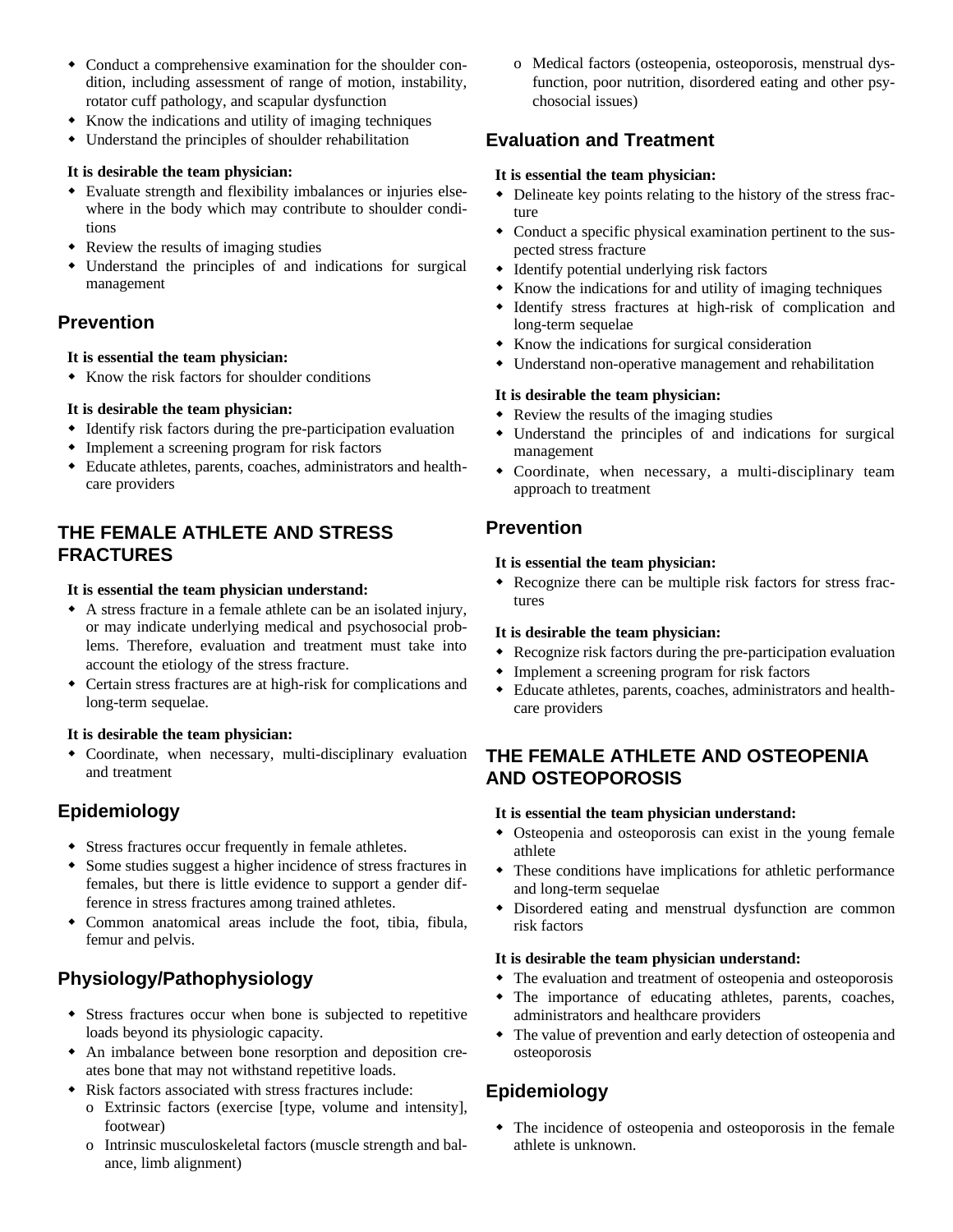- Several studies have demonstrated osteopenia and osteoporosis in young female athletes with menstrual dysfunction and/or eating disorders.
- The major determinant of adult bone mineral density (BMD) is bone mass achieved during adolescence and young adulthood. Osteoporosis-related fractures in later life are associated with significant morbidity and mortality.

# **Physiology/Pathophysiology**

- Bone mass depends on the overall balance between resorption and deposition.
- Ninety percent of total bone mineral content is accrued by the end of adolescence, creating a window of opportunity to maximize BMD.
- Eighty percent of variance in BMD is attributed to genetic factors. Lean body mass, estrogen, exercise, and calcium intake are other important influences.
- Tobacco use, excessive alcohol consumption, certain medical conditions (e.g., renal disease, hyperparathyroidism), and medications (e.g., glucocorticoids) can negatively affect bone density.
- Athletes involved in impact sports and/or strength training routinely have higher site-specific BMD than athletes in nonimpact sports and non-athletes.
- The effect of impact activities and/or strength training is most pronounced during puberty and dependent upon intensity and volume of conditioning (see "The Team Physician and Conditioning of Athletes for Sports – A Consensus Statement" [2001]).

# **Evaluation and Treatment**

#### **It is essential the team physician:**

- Recognize risk factors for low bone mineral density
- Know the indications for and the utility of imaging techniques
- Facilitate treatment for osteopenia and osteoporosis once identified

#### **It is desirable the team physician:**

- $\bullet$  Understand criteria for osteopenia (one to 2.5 standard deviations [SD] below young adult mean BMD) and osteoporosis (greater than 2.5 SD below young adult mean BMD).
- Coordinate a screening process to identify athletes at-risk
- $\bullet$  Coordinate a comprehensive evaluation including assessment of menstrual status and nutritional intake, measurement of BMD and laboratory testing as necessary
- $\bullet$  Understand that multi-disciplinary treatment may include restoration of normal menstrual cycles, optimization of physical activity and nutrition, psychological therapy, and pharmacological intervention.

# **Prevention**

### **It is essential the team physician understand:**

- Optimal BMD is achieved by maintaining physiologic estrogen levels, adequate nutrition, and load-bearing exercise
- The importance of prevention and early detection of osteopenia and osteoporosis

# **It is desirable the team physician:**

- Identify risk factors during the pre-participation evaluation
- $\bullet$  Implement a screening program for risk factors, including information regarding strategies for maintaining optimal BMD and the effect of negative behaviors on BMD
- w Educate athletes, parents, coaches, administrators and healthcare professionals

# **THE FEMALE ATHLETE AND DISORDERED EATING**

### **It is essential the team physician understand:**

- The importance of adequate nutrition in sports
- The spectrum of disordered eating and how it affects the female athlete
- Disordered eating can occur in any sport

# **It is desirable the team physician understand:**

- The evaluation and treatment of the athlete with disordered eating
- The importance of educating athletes, coaches, parents, administrators and other healthcare providers
- The value of prevention and early detection of disordered eating

# **Epidemiology**

- Disordered eating occurs on a spectrum. This ranges from calorie, protein and/or fat restriction and pathogenic weight control measures (e.g., diet pills, laxatives, excessive exercise, self-induced vomiting) to classic Eating Disorders, such as Anorexia Nervosa and Bulimia Nervosa.
- w Athletes in sports involving aesthetics, endurance and weight classifications are at particular risk for the spectrum of disordered eating.
- w Fifteen to 62 percent of college female athletes report a history of disordered eating.
- Eating Disorders are psychiatric disorders with distortion of body image, significant nutritional and medical complications, including a mortality rate of 12 to 18 percent for untreated AN.
- w Female athletes are at higher risk for developing Eating Disorders than the general population.

# **Physiology/Pathophysiology**

- $\bullet$  Nutritional and medical consequences of the spectrum of disordered eating include:
	- o Nutritional deficiencies and electrolyte disturbances
	- o Decreased bone mineral density (BMD)
	- o Gastrointestinal problems (e.g., bleeding, ulceration, bloating, constipation)
	- o Cardiovascular abnormalities (e.g., arrhythmias, heart block)
	- o Psychiatric problems (e.g., depression, anxiety, suicide)
- Risk factors include:
	- o Pressure to optimize performance and/or modify appearance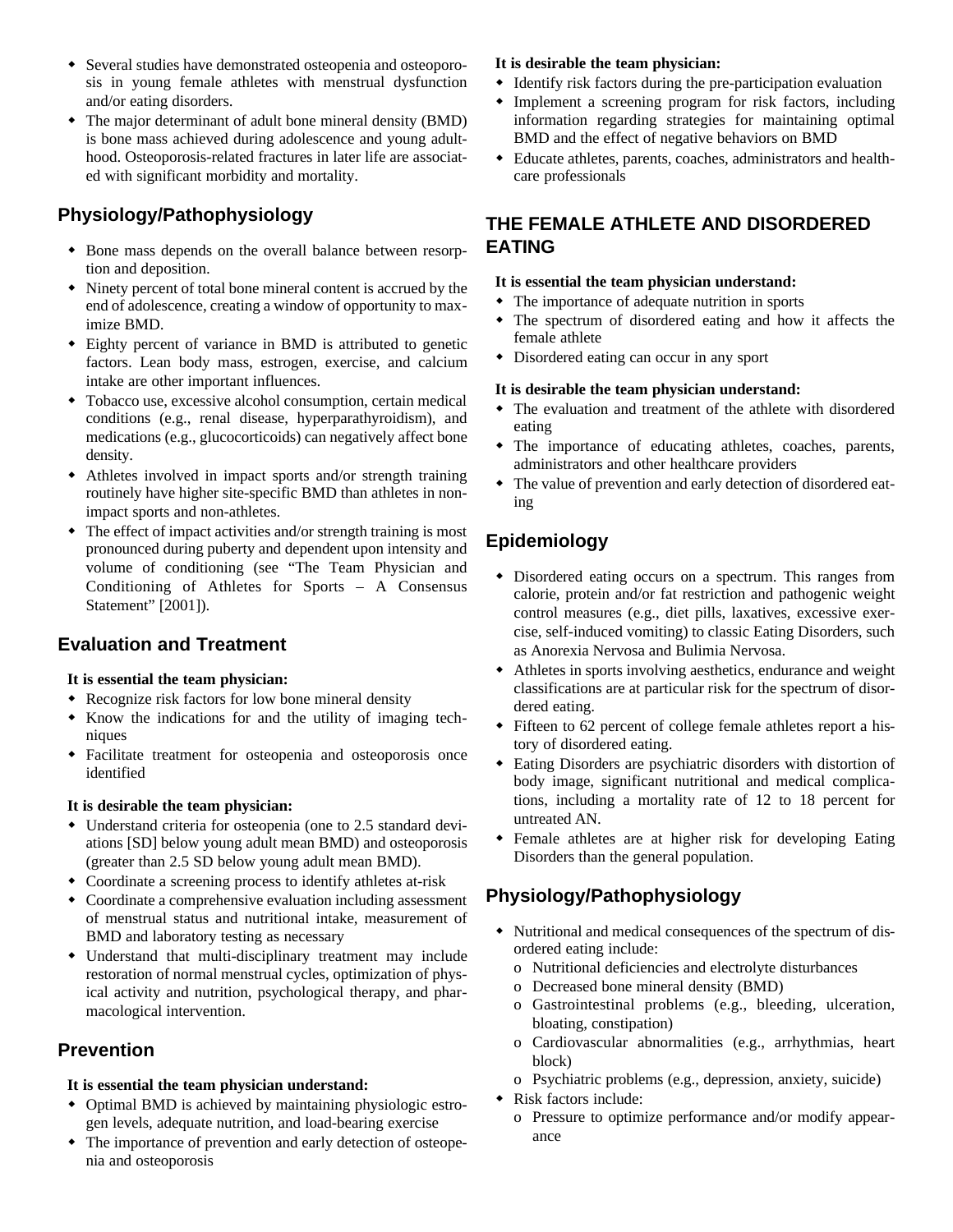- o Psychological factors, such as low self esteem, poor coping skills, perceived loss of control, perfectionism, obsessive compulsive traits, depression, anxiety and history of sexual/physical abuse
- o Underlying chronic diseases related to caloric utilization (e.g., diabetes)

# **Evaluation and Treatment**

#### **It is essential the team physician:**

- Recognize risk factors for the spectrum of disordered eating
- w Facilitate treatment once identified with a multi-disciplinary approach as needed
- Understand the necessity of mental health treatment for Eating Disorders

#### **It is desirable the team physician:**

- Coordinate a screening process to identify athletes at-risk
- Understand a comprehensive evaluation includes assessment of nutrition, exercise behaviors, pathogenic weight control measures and psychosocial factors; additional laboratory and other diagnostic testing as necessary.
- Understand treatment may involve a multi-disciplinary approach (medical, mental health, and nutritional management), including parents, coaches, Certified Athletic Trainers, physical therapists, and administrators.

# **Prevention**

#### **It is essential the team physician understand:**

 $\bullet$  The importance of prevention and early detection of the spectrum of disordered eating

#### **It is desirable the team physician:**

- Identify risk factors during the pre-participation evaluation
- Implement a screening program for risk factors, including information to dispel misconceptions about body weight, body composition and athletic performance
- w Educate athletes, parents, coaches, administrators and healthcare providers

# **THE FEMALE ATHLETE AND SELECTED MENSTRUAL DYSFUNCTION**

#### **It is essential the team physician understand:**

- The normal menstrual cycle and the spectrum of menstrual dysfunction
- $\bullet$  The consequences of menstrual dysfunction on bone density and fertility

#### **It is desirable the team physician understand:**

- The evaluation and treatment of the athlete with menstrual dysfunction
- The importance of educating athletes, parents, coaches, administrators and healthcare providers about menstrual dysfunction
- The value of prevention and early detection of menstrual dysfunction

# **Epidemiology**

- $\bullet$  Menstrual dysfunction occurs in different forms:
	- o Delayed menarche (onset of menstrual cycles after 16 years of age)
	- o Secondary amenorrhea (absence of menses for three or more months after regular menses has been established)
	- o Oligomenorrhea (six to nine cycles per year; cycle length greater than 35 days or less than three months)
	- o Anovulation (absence of ovulation; may have regular menstrual bleeding)
	- o Luteal phase deficiency (cycle length may be normal, but there are decreased progesterone levels)
- In the athlete, menstrual dysfunction is at least two to three times more common than in the non-athlete; 10 to 15 percent have amenorrhea or oligomenorrhea.

# **Physiology/Pathophysiology**

- Normal menstrual cycle depends on intact hypothalamicpituitary-ovarian (HPO) axis and normal pelvic organ function.
- $\bullet$  The etiology of menstrual dysfunction is multi-factorial, including body weight and body composition, nutrition, training, previous menstrual function and psychosocial factors.
- $\bullet$  The energy drain hypothesis states that energy expenditure exceeds stored and consumed energy, leading to disruption of the HPO axis.
- Intense exercise alone does not necessarily cause menstrual dysfunction, provided there is adequate caloric intake for the energy needs.
- Consequences of menstrual dysfunction may include lower levels of estrogen and/or progesterone, lower bone mineral density (BMD), higher incidence of stress fractures and infertility.
- Effects of lower levels of estrogen on BMD are not completely reversible, therefore early detection and treatment of menstrual dysfunction is important.

# **Evaluation and Treatment**

#### **It is essential the team physician:**

- Understand menstrual dysfunction related solely to exercise is a diagnosis of exclusion
- Recognize risk factors for and implications of menstrual dysfunction
- w Facilitate treatment of these conditions once identified, with a multi-disciplinary approach as necessary

#### **It is desirable the team physician:**

- Coordinate a screening program to identify athletes at risk
- $\bullet$  Understand that a comprehensive evaluation includes assessment for other causes of menstrual dysfunction, detailed menstrual, nutrition and medication history; laboratory testing and additional diagnostic testing as necessary.
- $\bullet$  Understand that treatment may include increasing caloric intake, decreasing energy expenditure, hormone supplementation and psychotherapy as necessary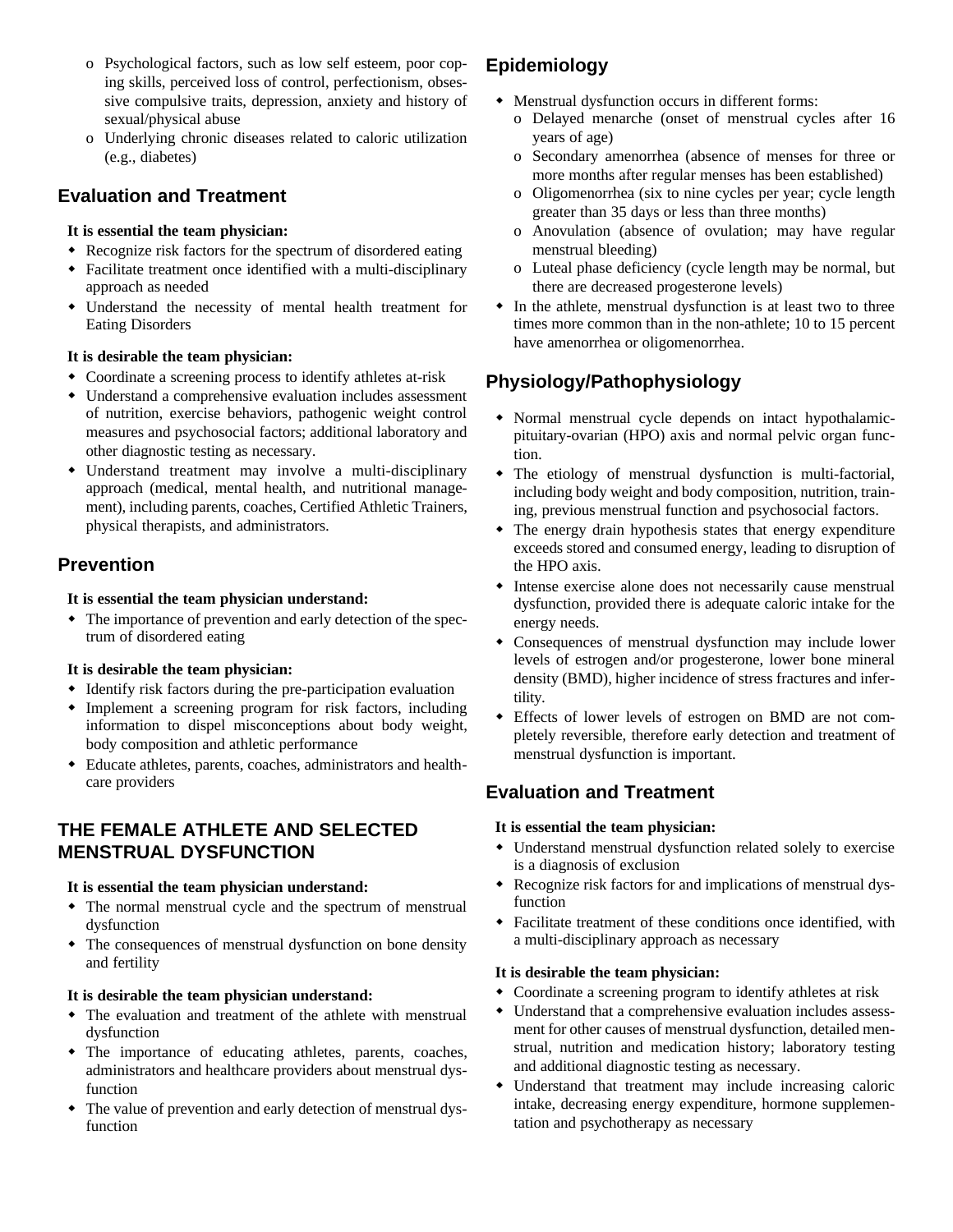# **Prevention**

#### **It is essential the team physician understand:**

• The importance of prevention and early detection of menstrual dysfunction

#### **It is desirable the team physician:**

- $\bullet$  Identify risk factors during the pre-participation evaluation
- $\bullet$  Implement a screening program for risk factors, including information about the importance of normal menstrual function
- w Educate athletes, parents, coaches, administrators and healthcare providers

# **THE FEMALE ATHLETE AND PREGNANCY/CONTRACEPTION**

*The majority of team physicians do not provide obstetrical care for female athletes, nor do they offer specific contraceptive counseling. Prenatal and post partum care in the United States is generally carried out by an obstetrician/ gynecologist and/or family medicine physician. Team physicians may defer to the specific expertise of the physician(s) providing primary obstetric care, but can coordinate and collaborate in the management of sports-related injuries and illnesses.*

### **It is essential the team physician:**

- Recognize the signs and symptoms of pregnancy
- Understand that absolute and relative contraindications to exercise throughout pregnancy exist
- Understand the importance of family planning and contraception

# **It is desirable the team physician understand:**

- $\bullet$  Basic physiologic changes associated with pregnancy and the postpartum period
- Sport-specific risks and benefits of exercise in pregnancy and exercise prescription
- The effects of certain medications on maternal and fetal health
- w Medical and obstetrical conditions affecting participation and performance
- Specific considerations in the pregnant athlete, including nutritional needs, environmental risks, appropriate use of imaging, and contraindications for physical therapy modalities
- Contraceptive methods and alternatives, at-risk behaviors for unplanned pregnancy, as well as sexually transmitted diseases (STDs)

# **Epidemiology**

- $\bullet$  Exercise throughout pregnancy is generally safe, but must be carefully monitored and limitations applied as necessary.
- Benefits of exercise throughout pregnancy include:
	- o Avoidance of excessive weight gain, improved balance and decreased back pain
	- o Improved well-being, energy levels and sleep patterns
	- o Improved labor symptoms and facilitation of post-partum recovery
- Risks include environmental exposure, dehydration, hypoxia and uterine trauma
- $\bullet$  Contraceptive methods have different efficacies, potential side effects and risks for STDs.
	- o In certain populations, there may be a positive association between oral contraceptive use and bone mineral density (BMD).
	- o Use of injectable depot medroxyprogesterone acetate may lead to amenorrhea, lower estrogen levels and decreased BMD.
- Unplanned pregnancy and/or presence of STDs indicates high-risk behavior

# **Physiology/Pathophysiology**

- Physiological changes that may affect exercise throughout pregnancy include:
	- o Musculoskeletal changes including weight gain
	- o Medical changes including increased heart rate, cardiac output, blood volume, and respiratory rate
- $\bullet$  The goals of exercise throughout pregnancy are to maintain or improve pre-existing levels of maternal fitness without undue risk to the mother or the developing fetus.
- Pregnancy increases nutritional needs for calories, iron, calcium and folic acid
- w Exercise in the supine position after 16 weeks should be avoided due to potential great vessel compression

# **Evaluation and Treatment**

### **It is essential the team physician understand:**

• There are specific issues of the female athlete in terms of pregnancy and contraception

# **It is desirable the team physician:**

- Facilitate obstetric care and treatment, including referral
- $\bullet$  Understand evaluation includes a medical examination, nutritional assessment and ongoing assessment of absolute and relative contraindications to exercise throughout pregnancy and the postpartum period.
- $\bullet$  Understand treatment may include the limitation of physical activity as pregnancy progresses and that discussion with others (i.e. healthcare providers, parents, coaches, and Certified Athletic Trainers) may be necessary.

# **Prevention**

# **It is essential the team physician understand:**

- The importance of family planning and contraceptive options for the athlete
- The implications of pregnancy and postpartum for training and competition

# **It is desirable the team physician:**

- Implement a screening and education program for athletes atrisk for pregnancy, including information regarding safe sexual practices, family planning and contraceptive options.
- w Educate athletes, parents, coaches, administrators and healthcare providers as to the benefits and risks of exercise throughout pregnancy and the postpartum period.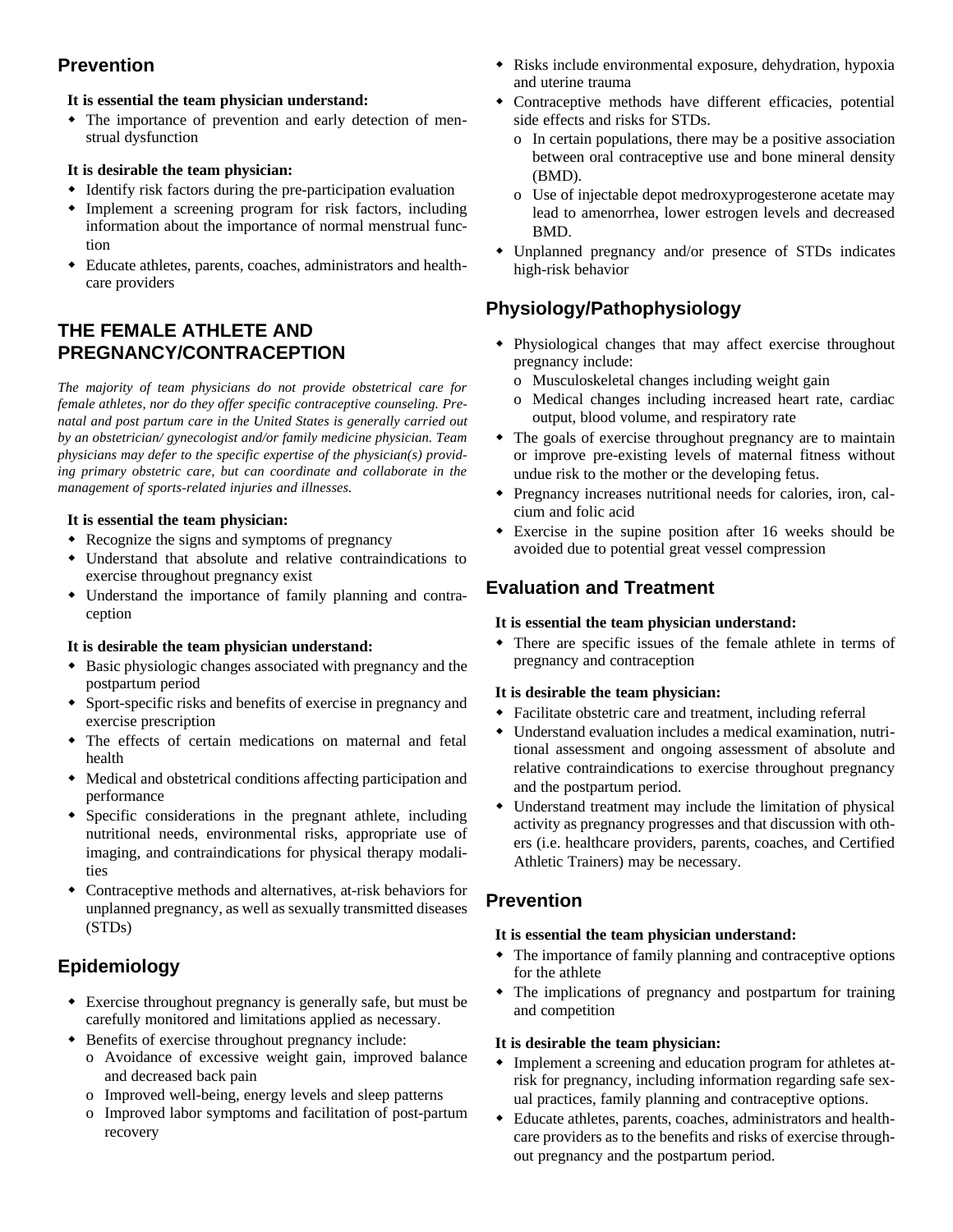### **AVAILABLE RESOURCES**

*Ongoing education pertinent to the team physician is essential. Information regarding team physician-specific educational opportunities can be obtained from the six participating organizations:*

American Academy of Family Physicians (AAFP) 11400 Tomahawk Creek Pkwy Leawood, KS 66211 800-274-2237 www.aafp.org

American Academy of Orthopaedic Surgeons (AAOS) 6300 N River Rd Rosemont, IL 60018 800-346-AAOS www.aaos.org

American College of Sports Medicine (ACSM) 401 W Michigan St Indianapolis, IN 46202 317-637-9200 www.acsm.org

American Medical Society for Sports Medicine (AMSSM) 11639 Earnshaw Overland Park, KS 66210 913-327-1415 www.amssm.org

American Orthopaedic Society for Sports Medicine (AOSSM) 6300 N River Rd, Suite 500 Rosemont, IL 60018 847-292-4900 www.sportsmed.org

American Osteopathic Academy of Sports Medicine (AOASM) 7611 Elmwood Ave, Suite 201 Middleton, WI 53562 608-831-4400 www.aoasm.org

### **SELECTED READINGS**

#### *ACL*

- ANDERSON, AF, DC DOME, S GAUTAM, MH AWH, and GW RENNIRT. Correlation of anthropometric measurements, strength, anterior cruciate ligament size, and intercondylar notch characteristics to sex differences in anterior cruciate ligament tear rates. *Am. J. Sports Med.* 29:58-66, 2001.
- ARENDT, E, and R DICK. Knee injury patterns among men and women in collegiate basketball and soccer: NCAA data and review of the literature. *Am. J. Sports Med.* 23:694-701,1995.
- CHAPPELL, JD, B YU, DT KIRKENDALL, and WE GAR-RETT. A comparison of knee kinetics between male and female recreational athletes in stop-jump tasks. *Am. J. Sports Med.* 30:261-267, 2002.
- GRIFFIN, LY, J AGEL, MJ ALBOHM, et al. Noncontact anterior cruciate ligament injuries. *J. Am. Acad. Orthop. Surg.* 8:141- 150, 2000.
- HEWETT, T, TN LINDENFELD, JV RICCOBENE, and FR NOYES. The effect of neuromuscular training on the incidence of knee injury in female athletes. A prospective study. *Am. J. Sports Med.* 27:699-706, 1999.
- HUSTON, L, and EM WOJTYS. Neuromuscular performance characteristics in elite female athletes. *Am. J. Sports Med.* 24:427-436, 1996.
- ROZZI, SL, SM LEPHART, WS GEAR, and FH FU. Knee joint laxity and neuromuscular characteristics of male and female soccer and basketball players. *Am. J. Sports Med.* 27:312-319, 1999.
- WOJTYS, EM, LJ HUSTON, MD BOYNTON, KP SPINDLER, and TN LINDENFELD. The effect of the menstrual cycle on anterior cruciate ligament injuries in women as determined by hormone levels. *Am. J. Sports Med.* 30:182-188, 2002.

#### *PATELLOFEMORAL JOINT*

- ARROLL, B, E ELLIS-PELGER, A EDWARDS, et al. Patellofemoral pain syndrome: a critical review of the clinical trials on non-operative therapy. *Am. J. Sports Med.* 25:207-212, 1997.
- BAKER, MM, and MS JUHN. Patellofemoral pain syndrome in the female athlete. *Clin. Sports Med.* 19:315-320, 2000.
- CROSSLEY, K, K BENNELL, S GREEN, S COWAN, and J MCCONNELL. Physical therapy for patellofemoral pain: a randomized, double-blinded, placebo-controlled trial. *Am. J. Sports Med.* 30:857-865, 2002.
- KOWALL, MG, G KOLK, GW NUBER, et al. Patellar taping in the treatment of patellofemoral pain: a prospective randomized study. *Am. J. Sports Med.* 24:61-66, 1996.
- MALONE, T, G DAVIES, and WM WALSH. Muscular control of the patella (Review). *Clin. Sports Med.* 21:349-362, 2002.
- NATRI, A, P KANNUS, and M JARVINEN. Which factors predict the long term outcome in chronic patellofemoral pain syndrome? A prospective follow-up study. *Med. Sci. Sports Exerc.* 30:1572-1577, 1998.

#### *SHOULDER*

- CHANDLER, TJ, WB KIBLER, TL UHL, B WOOTEN, A KISER, and E STONE. Flexibility comparisons of junior elite tennis players to other athletes. *Am. J. Sports Med.* 18:134-136, 1990.
- GRIFFIN, LY. The female athlete. In: *The IOC Book on Sports Injuries: Principles of Prevention and Care,* P Renstrom (Ed.). London: Blackwell, 1993.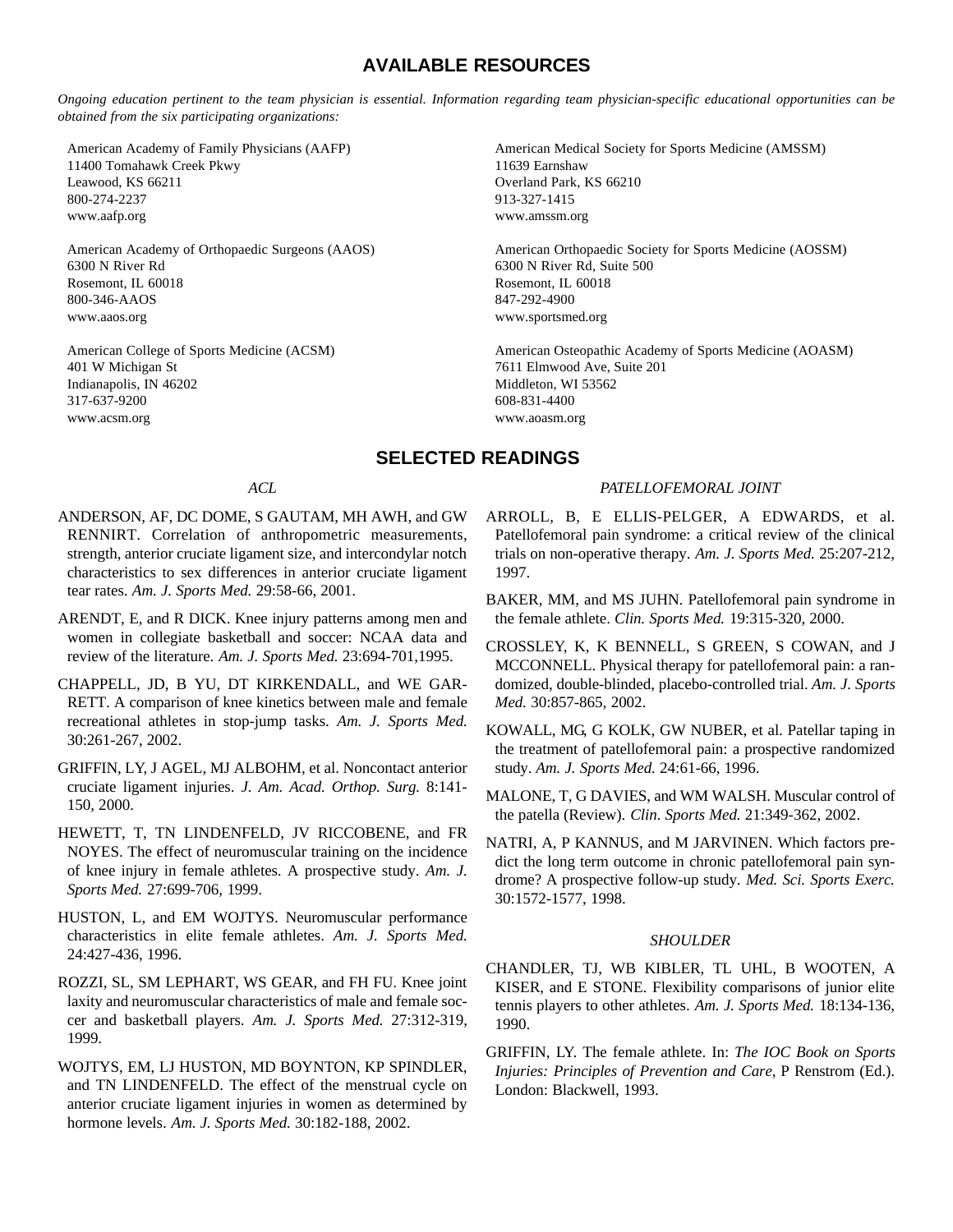- HANNAFIN, JA. Upper extremity injuries: shoulder. In: *Women's Health in Sports and Exercise,* WE Garrett (Ed.). Rosemont, IL: AAOS, 2001.
- KIBLER, WB, TJ CHANDLER, T UHL, and RE MADDUX. A musculoskeletal approach to the preparticipation physical examination: preventing injury and improving performance. *Am. J. Sports Med.* 17:525-531, 1989.
- KIBLER, WB. Rehabilitation of shoulder and knee injuries. In: *Women's Health in Sports and Exercise,* WE Garrett (Ed.). Rosemont, IL: AAOS, 2001.

#### *STRESS FRACTURES*

- BARROW, GW, and S SAHA. Menstrual irregularity and stress fractures in collegiate female distance runners. *Am. J. Sports Med.* 16:209-216, 1988.
- BENNELL, KL, SA MALCOLM, SA THOMAS, et al. Risk factors for stress fractures in track and field athletes: a twelvemonth prospective study. *Am. J. Sports Med.* 24:810-818, 1996.
- BODEN, BP, DC OSBAHR, and C JIMENEZ. Low-risk stress fractures. *Am. J. Sports Med.* 29:100-111, 2001.
- MYBURGH, KH, J HUTCHINS, AB FATAAR, et al. Low bone density in an etiologic factor for stress fractures in athletes. *Ann. Int. Med.* 113:754-759, 1990.
- NATTIV, A, and TD ARMSEY, Jr. Stress injury to bone in the female athlete. *Clin. Sports Med.* 16:197-224, 1997.

#### *DISORDERED EATING*

- BEALS, KA, and MM MANORE. Disorders of the female athlete triad among collegiate female athletes. *Int. J. Sport Nutr.* 12:281- 293, 2002.
- BILLER, BMK, V SAXE, DB HERZOG, DI ROSENTHAL, S HOLZMAN, and A KLIBANSKI. Mechanisms of osteoporosis in adult and adolescent women with anorexia nervosa. *J. Clin. Endocrinol. Metab.* 68:548-554, 1989.
- RIGOTTI, NA, RM NEER, SJ SKATES, et al. The clinical course of osteoporosis in anorexia nervosa. *JAMA.* 265:1133-1138, 1991.
- ROSENBLUM, J, and S FORMAN. Evidence-based treatment of eating disorders. *Pediatrics.* 14:379-383, 2002.
- SUNDGOT-BORGEN, J. Risk and trigger factors for the development of eating disorders in female elite athletes. *Med. Sci. Sports Exerc.* 26:414-419, 1994.
- SUNDGOT-BORGEN, J. Eating disorders. In: *Women in Sport,* B Drinkwater (Ed.). London: Blackwell, 2000, pp. 364-376.
- WALSH, JME, ME WHEAT, and K FREUND. Detection, evaluation and treatment of eating disorders: the role of the primary care physician. *J. Gen. Intern. Med.* 15:577-590, 2000.

#### *MENSTRUAL DYSFUNCTION*

- ACSM Position Stand on the Female Athlete Triad. *Med. Sci. Sports Exerc.* 29:1-9, 1997.
- DRINKWATER, BL, K NILSON, CH CHESTNUT III, et al. Bone mineral content of amenorrheic and eumenorrheic athletes. *N. Engl. J. Med.* 311:277-281, 1984.
- DRINKWATER, BL, B BRUEMMER, and CH CHESTNUT III. Menstrual history as a determinant of current bone density in young athletes. *JAMA.* 263:545, 1990.
- DRINKWATER, BL, K NILSON, S OTT, et al. Bone mineral density after resumption of menses in amenorrheic athletes. *JAMA.* 256:380-382, 1986.
- LOUCKS, AB, M VERDUN, EM HEATH, et al. Low energy availability, not the stress of exercise, alters LH pulsatility in exercising women. *J. Appl. Physiol.* 84:37, 1998.
- Medical Concerns in the Female Athlete Academy of Pediatrics Committee on Sports Medicine and Fitness, 1999-2000. Pediatrics.
- ZANKER, CL, and IL SWAINE. The relationship between serum oestradiol concentration and energy balance in young women distance runners. *Int. J. Sports Med.* 19:104-108, 1998.

#### *BONE ISSUES*

- GIBSON, J. Osteoporosis. In: *Women in Sport,* B Drinkwater (Ed.). London: Blackwell, 2000, pp. 391-406.
- HAWKER, GA, SA JAMAL, R RIDOUT, et al. A clinical prediction rule to identify premenopausal women with low bone mass. *Osteoporos. Int.* 13:400-406, 2002.
- KANIS, JA. Diagnosis of osteoporosis. *Osteoporos. Int.* 7:S108- S116, 1997.
- KANIS, JA, LJ MELTON, C CHRISTIANSEN, CC JOHN-STON, and N KHALTAEV. The diagnosis of osteoporosis. *J. Bone Miner. Res.* 9:1137-1141, 1994.
- KHAN, K, H MCKAY, P KANNUS, D BAILEY, J WARK, and K BENNELL. *Physical Activity and Bone Health.* Champaign, IL: Human Kinetics, 2001.
- LINDSAY, R, and P MEUNIER. Osteoporosis: review of the evidence for prevention, diagnosis and treatment and cost-effectiveness analysis status report. *Osteoporos. Int.* 4(Suppl.):S1- S88, 1998.
- MODLESKY, CM, and RD LEWIS. Does exercise during growth have a long-term effect on bone health? *Exerc. Sport Sci. Rev.* 30:171-176, 2002.
- MYBURGH, KH, LK BACHRACH, B LEWIS, et al. Low bone mineral density at axial and appendicular sites in amenorrheic athletes. *Med. Sci. Sports Exerc.* 25:1197-1202, 1993.